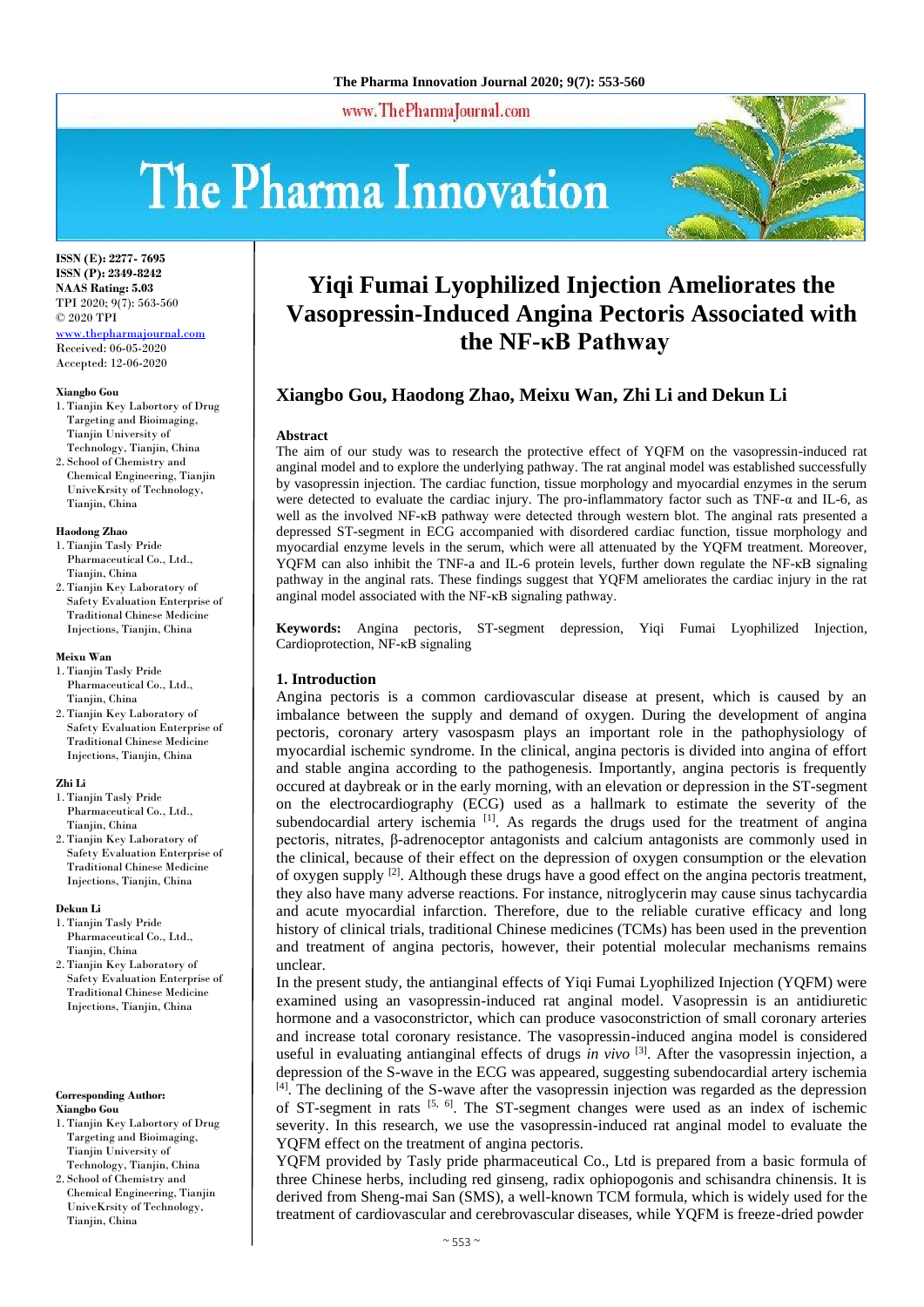prepared by modern technology. It is possible because of the each different preparation process, there were previous study reported that the chemical compositions of YQFM are partly different from SMS <a>[7]</a>. It was reported that YQFM had beneficial effects on the treatment of myocardial ischemia/reperfusion [8], myocardial remodeling and heart failure  $[9]$ , cerebral ischemia  $[10]$  and acute lung injury  $[11]$ , because of its regulation on blood vessel function, immunity modulation and anti-lipid peroxidation. Both clinical and experimental studies demonstrated the prevention and treatment of YQFM on the cardioprotective diseases, including ischemia/reperfusion-induced myocardial apoptosis [8], chronic heart failure [12], myocardial remodeling and heart failure  $[9]$  as well as ischemic stroke  $[13]$ . Previous experiments have reported that YQFM exterted ameliorative effects on the rats with chronic heart failure through NF-κB inactivation and the suppression of pro-inflammatory factor, such as tumor necrosis factor-α (TNF-α), interleukin-1 beta (IL-1β) and interleukin-6 (IL-6)<sup>[14]</sup>. Wang *et al.* [15] previously showed that the nuclear transcription factor-κB (NF-κB) pathway is closely associated with the effects of YQFM against cardiocerebral ischemia diseases. In the clinical, YQFM are widely used in the treatment of angina pectoris. Nevertheless, the potential molecular mechanisms of YQFM against angina pectoris remain to be elucidated. Therefore, in this present study, we investigated the effects of YQFM on vasopressininduced rat anginal model and explored the underlying pathways.

## **2. Materials and Methods**

## **2.1 Animals and drugs**

The male Sprague-Dawley (SD) rats weight about 180-200 g were bought from Beijing Vital River Laboratory Animal Technology Co., Ltd. (SCXK (Jing) 2016-006), which were housed in the animal house of Tasly pride pharmaceutical Co.,Ltd at a controlled temperature of 23-26℃ under a 12 h light-dark cycle with free access to food and water. All animals were received humane care in compliance with the ethical standards. All animal experiments are approved by The Tasly Animal Ethics Committee. The experimental procedures were compled with the the Principles of Laboratory Animal Care (NIH publication #85−23, revised in 1985). YQFM (Yiqi Fumai Lyophilized Injection, Tasly pride pharmaceutical Co., Ltd, TianJin, China) is consists of red ginseng, radix ophiopogonis and schisandra chinensis mainly. The drug powder dissolved with sterile water at the concentration of  $0.2167 \text{ g} \cdot \text{ml}^{-1}$  was prepared for the study. Verapamil (43180301, Shanghai harvest pharmaceutical Co.,Ltd) was dissolved with sterile water at the concentration of 2.5 mg·ml-1 for ues. Vasopressin (HY-P0049, MedChemExpress) were prepared as a 1 mg·ml<sup>-1</sup> stock solution in sterile water.

## **2.2 Establishment of angina model**

After the SD rats were anesthetized with isoflurane, the polyethylene catheter filled with saline was inserted in the right lateral vein of the tail of rat. The ECG was recorded with a bioelectrical amplifier (Nanjing MedEase Science and Technology Co.,Ltd) and ECG processor (Nanjing MedEase Science and Technology Co., Ltd). After the ECG of rats was stabilized about 10 min, vasopressin was intravenously injected at a dosage of  $0.05 \text{ mg} \cdot \text{kg}^{-1}$  through the catheter. The ECG was measured 10 min after the vasopressin administration. The amplitude of the ST-segment was

measured 5 min after the vasopressin administration. The difference of the ST-segment amplitude before and after vasopressin administration was presented as the ST-segment depression.

## **2.3 Subgroup and administration**

The rats were divided into high dose treatment group (H-YQFM, 1100 mg·kg<sup>-1</sup>·d<sup>-1</sup>), middle dose treatment group (M-YQFM, 550 mg·kg<sup>-1</sup>·d<sup>-1</sup>), low dose treatment group (L-YQFM, 275 mg·kg<sup>-1</sup>·d<sup>-1</sup>), verapamil treatment group (Verapamil, 2 mg·kg-1 ·d-1 ), angina group (Model) and control group (Control). The rats were administered intravenously with YQFM or verapamil once a day for 2 weeks before the rat anginal model establishment. Meanwhile, the angina group and control group rats was administered with water 10 ml·kg- $^{1} \cdot d^{-1}$ .

#### **2.4 Measurement of the vasopressin-induced ST depression**

After anesthetized with isoflurane, the ECG of rats were monitored. The rats were intravenously injected with vasopressin 0.05 mg·kg<sup>-1</sup> to induce the angina pectoris model after the baseline of ECG was stabilized. The depression of the ST-segment in the ECG was recorded 5 minutes after the vasopressin injection in all the group rats.

## **2.5 Measurement of cardiac function**

The cardiac function of all the group rats were measured using echocardiographic system (GE logiq5 pro) after the vasopressin injection. The cardiac function parameters such as heart rate (HR), left ventricular end-systolic diameter (LVDs) and left ventricular end-diastolic diameter (LVDd) were all measured. The fractional shortening (FS) and ejection fraction (EF) were also calculated to evaluate the left ventricular systolic function.

### **2.6 Measurement of myocardial enzymes**

After the measurements of cardiac function, the blood samples of all the rats were collected. Myocardial enzymes such as creatine kinase (CK), creatine kinase-MB (CK-MB), aspartate aminotransferase (AST) and alanine aminotransferase (ALT) in serum were estimated by automatic biochemical analyzer (Hitachi 7150, Japan).

## **2.7 Morphology observation**

Then the cardiac was performed for morphology observation. Firstly, some of the hearts were taken for TTC staining, and then some of the hearts were fixed with 10% formaldehyde and stained with hematoxylin-eosin (HE). At last, the remaining left ventricular of rats were also fixed with 2.5% glutaral and 1% osmic acid for electron microscopy examination

### **2.8 Western Blot**

The protein levels of TNFa, IL-6 and NF-κB of the left ventricular was evaluated by western blot analysis. The tissue was homogenized in ice-cold lysis buffer (RIPA and PMSF, 100:1) and then centrifuged at 12000 rpm for 30 min at 4℃. The protein concentration was measured by Bicinchoninic Acid (BCA) (Beyotime, China). Membranes were probed with the first antibody overnight at 4 ℃, then incubated by the secondary antibodies (Beyotime, 1:1000). Quantification of the signals was performed by Odyssey Infared Imaging System (Bio-Rad, USA). The first antibodies were used as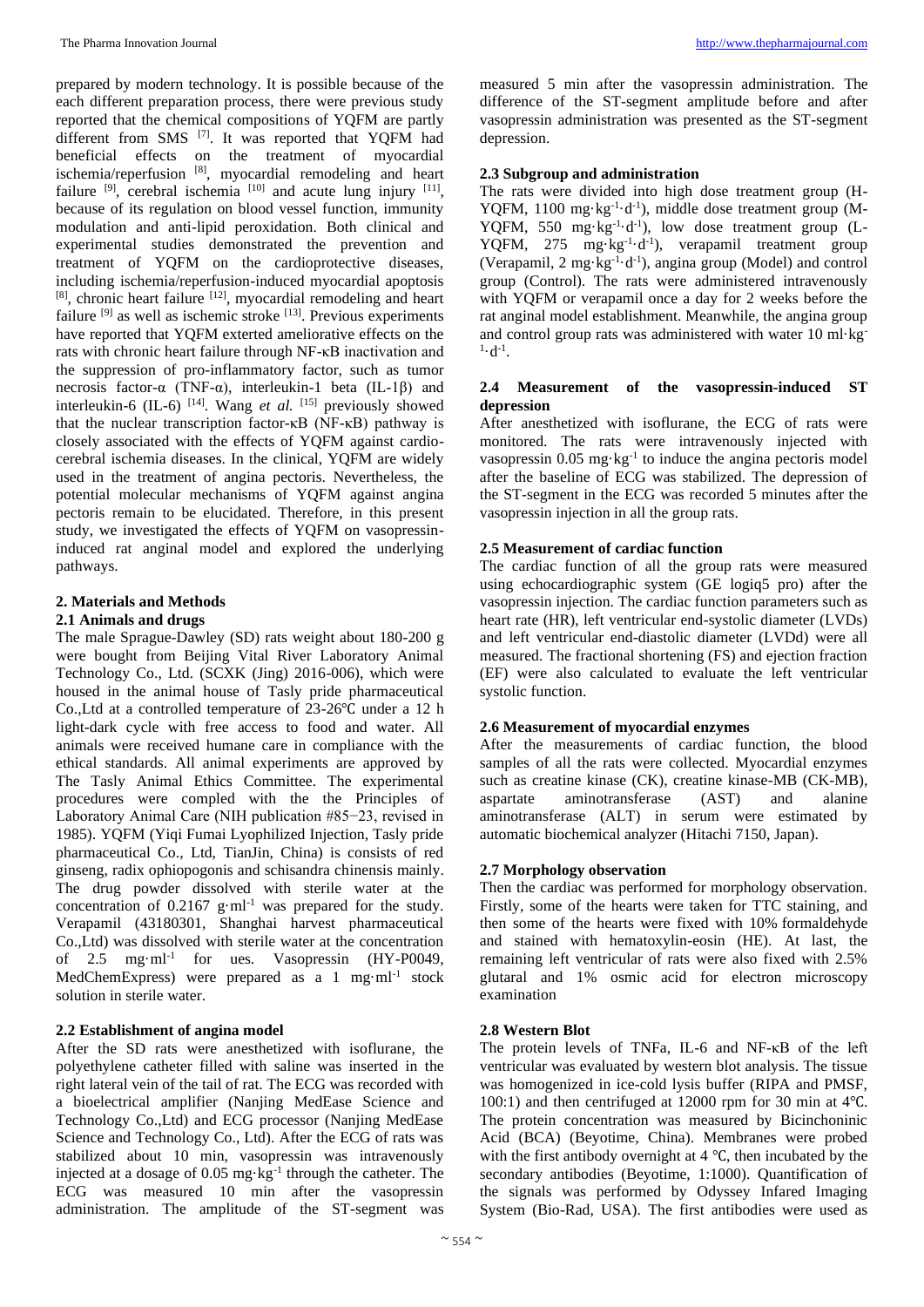#### **2.9 Statistical analysis**

Data are expressed as means±SEM. The significance of differences between the groups was analyzed using unpaired Student's t tests and ANOVA with Dunnett's post hoc tests.

#### **3. Results**

## **3.1 The establishment of angina model**

After anesthetized with isoflurane, the ECG of the rats before

and after vasopressin injection was recorded. The rats were injected with  $0.05$ mg·kg<sup>-1</sup> vasopressin to make the rats angina model. After the vasopressin injection, the ECG of rats was continuously observed for at least 10min, then a depression of the S-wave in the lead ECG appeared (Fig.1), suggesting the subendocardiac ischemia. Changes in the ST-segment as an index of ischemic severity was recorded to evaluate the model. The results showed that the ST-segment decreased about 0.11mv after the vasopressin injection (*P*<0.01, Fig.1), which releaved that the myocardial angina model established successfully.



**Fig 1:** The establishment of the rats angina model. (A) A typical scheme of ECG changes in rats before and after vasopressin injection. (B) A summary of ST-segment of ECG in rats before and after vasopressin injection. \*\**P*<0.01 *vs*. Before value.

#### **3.2 The effects of YQMF on the vasopressin-induced STsegment depression in angina pectoris rats**

As Fig.2 shown, the ST-segment of the ECG reduced about 0.11 mv after the injection of vasopressin in the model group, which was significantly alleviated by the treatment of YQFM and verapamil (*P*<0.05 or *P*<0.01), indicating that YQFM had a significant therapeutic effect on angina pectoris with a dose-

dependent. The results releaved that YQFM had a protective effect on the ST-segment depression induced by vasopressin, which may be the reason for the treatment of YQFM on angina pectoris rats. What is more, the rats in the model group showed a slower HR than the control group  $(P<0.01)$ , but after the YQFM treatment, the rats exhibited a increased HR level in all the treatment groups (*P*<0.05 or *P*<0.01).



**Fig 2:** YQMF alleviated the vasopressin-induced ST-segment depression in angina pectoris rats. (A) A summary of vasopressin-induced STsegment depression of ECG in all the group rats. (B) A summary of HR in all the group rats. \*\**P*<0.01 *vs.* Control value, ##*P*<0.01 *vs.* Model value, #*P*<0.05 *vs.* Model value.

#### **3.3 The effect of YQFM on cardiac function in angina pectoris rats**

The cardiac function parameters of rats in all the groups were shown in Fig.3. The rats in model group showed the higher levels of LVDs and LVDd  $(P<0.01)$ , which were significantly attenuated by the YQFM treatment  $(P \leq 0.01)$  or *P*<0.05). What is more, the EF and FE levels of the model

rats decreased significantly  $(P<0.01)$ , while which were all alleviated by the YQFM treatment  $(P<0.01$  or  $P<0.05$ ). However, the low dose of YQFM had no effect on the protection of cardiac function (*P*>0.05). Our results revealed that YQFM could protect the angina pectoris by reducing the LVDs and LVDd levels and increasing the EF and FE levels.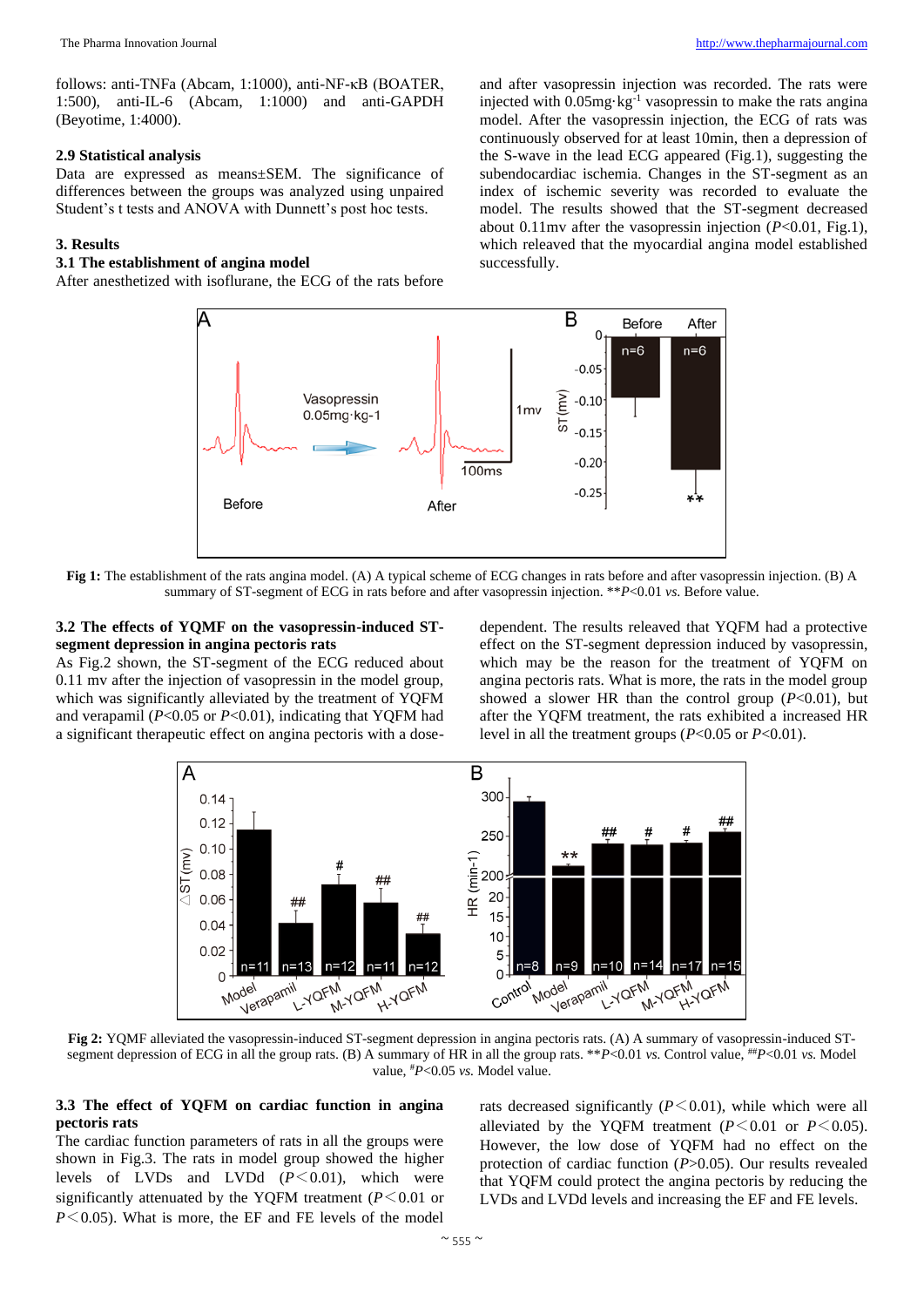

**Fig 3:** YOFM improved the cardiac function in the angina pectoris rats. (A-D) A summary data of cardiac function parameters in all the group rats, including LVDs, LVDd, FS and EF. \*\**P*<0.01 *vs* Control value, ##*P*<0.01 *vs* Model value, #*P*<0.05 *vs* Model value, ns *vs* Model value.

#### **3.4 The effect of YQFM on myocardial enzyme levels in angina pectoris rats**

As shown in Fig.4, the AST, ALT, CK-MB, and CK levels in the model group rats were all increased compared with the

control group rats (*P*<0.01 or *P*<0.05), which were all attenuated by the YQFM treatment  $(P<0.01$  or  $P<0.05$ ). Our results revealed that YQFM could protect the angina pectoris by reducing the AST, ALT, CK-MBmand CK levels.



**Fig 4:** YQFM inhibited the myocardial enzyme levels in the angina pectoris rats. (A-D) A summary data of myocardial enzyme levels in all the group rats, including CK, CK-MB, ALT and AST. \*\**P*<0.01 *vs* Control value, \**P*<0.05 *vs* Control value, #*P*<0.05 *vs* Model value, ##*P*<0.01 *vs* Model value.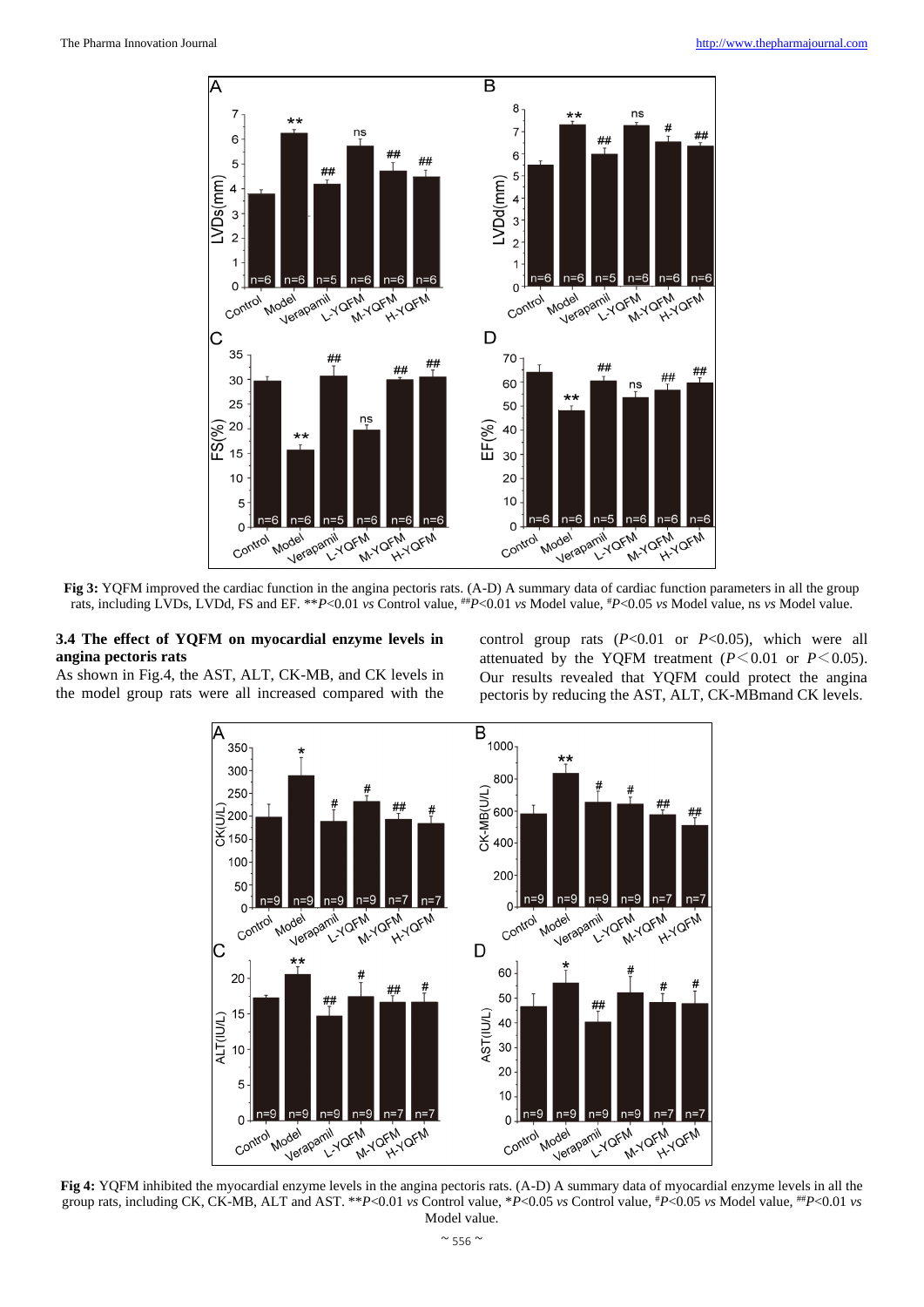#### **3.5 The effect of YQFM on cardiac morphology in angina pectoris rats**

The cardiac structural was detected by TTC staining, HE staining and transmission electron microscope. As shown in Fig. 5A, the TTC staining showed that the infarct size was larger in the model group, and no myocardial infarction was observed in the H-YQFM group and the verapamil group. In Fig. 5B, cardiac muscle fibers of the control group rats arranged neatly and the morphological characteristics of myocardial cells were normal. But in the model group rats, the cardiac muscle fibers arranged in disorder, at the same time the myocardial was swelling and the fibroblasts was hyperplastic. Meanwhile, there were also inflammatory cell aggregation in the model group rats. All the symptoms in the

model group rats can be alleviated by the YQFM treatment. In Fig. 6C, it could be seen that the constitution of the cardiac muscle fibril was very clear and the myofilament was wellarranged in the control group rats. The sarcomere Z-line was obvious and the mitochondrion constitution was integrated. But in the model group rats, there were lots of collagen fiber and the cardiac muscle cell was arranged confused. At the same time, the myofilament was disrupted and the mitochondrion was swelling. After the YQFM treatment, all the myocardium pathological changes were alleviated. The results above illustrated that the YQFM can improve the pathological damage in the vasopressin-induced angina pectoris rats.



**Fig 5:** YQFM attenuated the pathological change of cardiac in the angina pectoris rats. (A) Representative pictures of myocardial tissue stained with TTC. (B) Representative pictures of myocardial tissue stained with HE (×400). (C) Representative transmission electron micrographs of left ventricular specimens.

## **3.6 The effect of YQFM on the inflammatory factor expression in angina pectoris rats**

As shown in Fig.6, compared with the control group, the expression of inflammatory factor (IL-6 and TNF- $\alpha$ ) levels in the myocardial tissue of the model group rats were all significantly increased (*P*<0.05). After the YQFM treatment, all the inflammatory factor levels in the angina pectoris rats

were decreased (*P*<0.01 or *P*<0.05). We next detected the NFκB2 protein expression, which was elevated in the model group rats, but was decreased after the YQFM treatent. The results releaved that YQFM can inhibit the inflammatory factor expression elevation after the vasopressin injection, which maybe the target of YQFM preventing angina.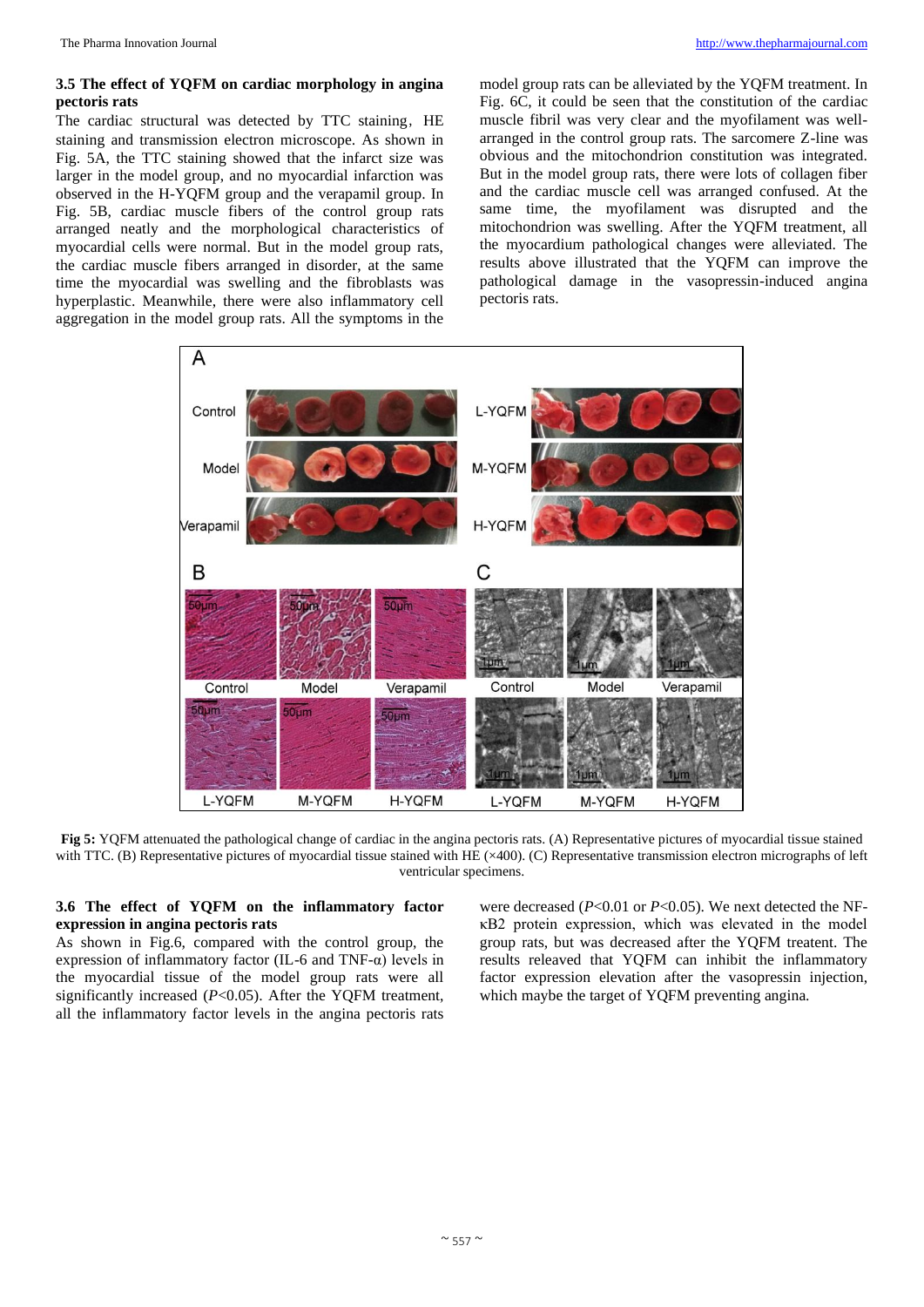

**Fig 6:** YQFM inhibited the TNF-α, IL-6 and NF-κB2 expression in the angina pectoris rats. (A.B) Representative western blot of TNF-α, IL-6 and NF-κB2 in the cardiac of all the group rats, GAPDH as a standard control. (C-E) The quantitive analysis of the TNF-α, IL-6 and NF-κB2 by western blot, \**P*<0.05 *vs* Control value, #*P*<0.05 *vs* Model value, ##*P*<0.01 vs Model value, ns: *P*>0.05 vs Model value.

#### **4. Discussion**

In the present study, we compared the anti-anginal effect of YQFM *in vivo* by using a well-established vasospastic angina model of rats [16], which was achieved by constricting small coronary arteries and causing subendocardial ischemia through administration of vasopressin [17]. We used verapamil as the positive control since it was the most frequently used anti-angina agent in clinical as a calcium channel blocker. The vasopressin-induced ST-depression model is caused by the imbalance between the oxygen supply and demand due to the coronary constriction or systemic vascular constriction by the vasopressin injection. In our experiment, the intravenous injection of vasopressin induced a transient ST-segment depression in rats and the degree of maximal ST-segment depression observed was similar to previous reports  $[2, 3]$ . As a result of the intravenous administration of YQFM, the angina rats exhibited dose-dependent suppressive effects on the STsegment depression, where these effects occurred parallel to the suppressive effect on the HR level (Fig. 2).

Echocardiography is clinically applied to detect cardiac structure and function.The EF and FS levels were used to evaluate cardiac contractile capabilities both in basic and clinical researches [18]. It was reported that vasopressin has been reported to increase the left ventricular end-diastolic pressure in a dose-dependent in the pentobarbital sodiumanesthetized dogs  $[19]$ . The elevation of the preload can increase the ventricular wall stress, which can result in the aggravation of subendocardial ischemia, the effect of a drug on the preload to the left ventricle may have some potential to affect its anti-anginal effects. It has been shown that YQFM could significantly decrease the left ventricular end-diastolic pressure in coronary artery ligation (CAL)-induced HF rats  $[12]$ . Thus, the pretreatment of YQFM might have ameliorated the vasopressin-induced increase of the left ventricular enddiastolic pressure, which could also contribute to the antianginal effect. In our research, the ECG results revealed that YQFM could protect the cardian funtion through decreasing the LVDs and LVDd levels, and increasing the FS and EF

#### levels of the angina rats (Fig. 3).

For the angina patients, a large number of studies have highlighted on the risk of ECG variation caused by subendocardial ischemia, in contrast very few of researches focusing on the relationship involving myocardial enzyme in the serum. CK-MB is found mainly in myocardium, but serum CK-MB content increase following myocardial injury [20]. Further, an increase of serum AST and ALT reflect myocardial damage and infarcted myofilaments. In the angina rats, the CK, CK-MB, ALT and AST levels were all ellivated, which were all attenuated by the YQFM treatment, proving the cardiac protection of YQFM on the angina rats (Fig. 4). The histopathological study confirmed that YQFM can decrease the infarct size of the cardiac in the angina rats and ameliorated heart damages (Fig. 5). All these results of echocardiography and the cardiac injury biomarkers all illuminated the beneficial effects of YQFM on vasopressininduced angina rats.

YQFM, a Traditional Chinese Medicine prescription, has been used in the treatment of angina and heart failure in clinical practice [9]. YQFM are extracted from three traditional medicinal herbs: panax ginseng, schisandra chinensis and ophiopogonjaponicas. It has been used for patients with cardiovascular disease and hepatopathy. In this study, we demonstrated that YQFM could inhibit the ST-segment depression and improve the cardiac funtion in angina pectoris rats induced by vasopressin. YQFM significantly inhibited the vasopressin-induced subendocardial ischemia, which was not observed by the vehicle, indicating that YQFM may possess an anti-ischemic effect. It was reported that intraperitoneal administration of YQFM could ameliorate cerebral ischemia by inhibiting endoplasmic reticulum stress-mediated neuronal apoptosis in the permanent middle cerebral artery occlusioninjured mice <sup>[10]</sup>. Previous studies have also suggested that the NF-κB pathway is associated with the YQFM treatment of ischemic cardio-cerebral ischemic diseases [21], attenuating NF-κB phosphorylation can inhibit inflammatory response after tissue ischemia <sup>[22]</sup>. Interleukin-6 (IL-6) and tumor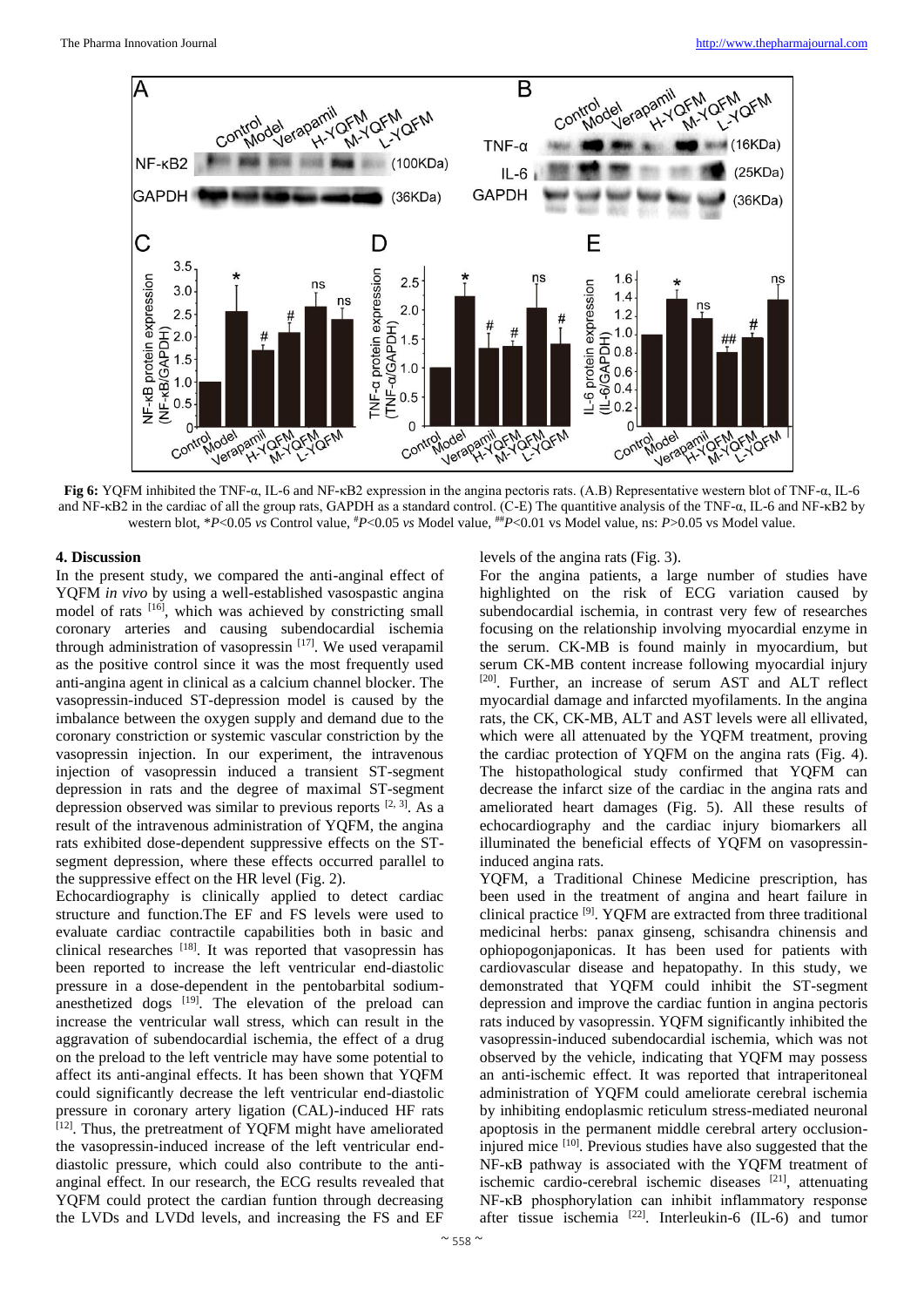necrosis factor-α (TNF-α), the two leading mediators of inflammatory response, are synthesized under the influence of pathogenic stimuli due to the increase of NF-kB level [23]. The possible mechanism that YQFM used is to reduce the expression of the pro-inflammatory cytokines TNF-α and IL-6 to block the inflammation progress associated with the NFκB/p65 signaling pathways. Our research was consistent with previous reports that YQFM suppressed the mRNA levels of TNF-α, IL-1β and IL-6 in the brain microvascular endothelial barrier dysfunction [24]. In this present study, we confirmed that YQFM inhibited NF-κB activation and the expression of IL-6 and TNF- $α$  (Fig. 6).

#### **5. Conclusion**

Our findings suggest that YQFM could ameliorate vasopressin-induced angina through the NF-κB/p65 signaling pathways. These findings provide pharmacological evidence supporting the clinical use of YQFM for treating angina.

#### **6. Declarations of interest**

None

### **7. Acknowledgment**

This study was supported by National natural science foundation of China (No 21674080)

#### **8. References**

- 1. Yao K, Shirakura S. Combined effects of benidipine and diltiazem in a rat model of experimental angina*.* J Pharmacol Sci. 2004; 95(3):394-397.
- 2. Sasaki T, Maruyama H, Kase Y, Takeda S, Aburada M. Antianginal effects of lercanidipine on the vasopressin or methacholine induced anginal model in rats*.* Biol Pharm Bull. 2005; 28(5):811-816.
- 3. Al-Zahrani YA, Al-Harthi SE, Khan LM, El-Bassossy HM, Edris SM, MA AS *et al*. The possible antianginal effect of allopurinol in vasopressin-induced ischemic model in rats*.* Saudi Pharm J. 2015; 23(5):487-498.
- 4. Rothman MT, Khan B. Coronary artery spasm*.* Br J Clin Pract. 1991; 45(2):129-134.
- 5. Karasawa A, Kubo K, Shuto K, Oka T, Nakamizo N. Antianginal effects of the new calcium antagonist benidipine hydrochloride in anesthetized rats and spontaneously hypertensive rats. Electrocardiographic study*.* Arzneimittelforschung. 1988; 38(11A):1702-1707.
- 6. Yamamoto S, Matsui K, Sasabe M, Kitano M, Ohashi N. Effect of SMP-300, a new Na+/H+ exchange inhibitor, on myocardial ischemia and experimental angina models in rats*.* Jpn J Pharmacol. 2000; 84(2):196-205.
- 7. Zhou D, Tong L, Wan M, Wang G, Ye Z, Wang Z *et al*. An LC-MS method for simultaneous determination of nine ginsenosides in rat plasma and its application in pharmacokinetic study*.* Biomed Chromatogr. 2011; 25(6):720-726.
- 8. Li F, Zheng X, Fan X, Zhai K, Tan Y, Kou J *et al*. YiQiFuMai powder injection attenuates ischemia/reperfusion-induced myocardial apoptosis through AMPK activation*.* Rejuvenation Res. 2016; 19(6):495-508.
- 9. Pang LZ, Ju AC, Zheng XJ, Li F, Song YF, Zhao Y *et al*. YiQiFuMai Powder Injection attenuates coronary artery ligation-induced myocardial remodeling and heart failure through modulating MAPKs signaling pathway*.* J Ethnopharmacol. 2017; 202:67-77.
- 10. Cao G, Zhou H, Jiang N, Han Y, Hu Y, Zhang Y *et al*. YiQiFuMai powder injection ameliorates cerebral ischemia by inhibiting endoplasmic reticulum stressmediated neuronal apoptosis*.* Oxid Med Cell Longev 2016; 2016:5493279.
- 11. Xia Y, SD, Jiang S, Fan R, Wang Y, Wang Y *et al*. YiQiFuMai lyophilized injection attenuates particulate matter-induced acute lung injury in mice via TLR4 mTOR-autophagy pathway*.* Biomed Pharmacother. 2018; 108:906-13.
- 12. Li F, Pang LZ, Zhang L, Zhang Y, Zhang YY, Yu B *et al*. YiQiFuMai powder injection ameliorates chronic heart failure through cross-talk between adipose tissue and cardiomyocytes via up-regulation of circulating adipokine omentin*.* Biomed Pharmacother. 2019; 119:109418.
- 13. Xu Y, Wang Y, Wang G, Ye X, Zhang J, Cao G *et al*. YiQiFuMai powder injection protects against ischemic stroke via inhibiting neuronal apoptosis and PKCdelta/Drp1-mediated excessive mitochondrial fission*.* Oxid Med Cell Longev. 2017; 2017:1832093.
- 14. Xie X, Peng J, Chang X, Huang K, Huang J, Wang S *et al*. Activation of RhoA/ROCK regulates NF-kappaB signaling pathway in experimental diabetic nephropathy*.* Mol Cell Endocrinol. 2013; 369(1-2):86-97.
- 15. Wang W, Liu T, Yang L, Ma Y, Dou F, Shi L *et al*. Study on the multi-targets mechanism of triphala on cardio-cerebral vascular diseases based on network pharmacology*.* Biomed Pharmacother 2019; 116:108994.
- 16. Chang FC, Huang YT, Lin HC, Hong CY, Lin JG, Chen KJ *et al*. Beneficial effects of combined terlipressin and tetramethylpyrazine administration on portal hypertensive rats*.* Can J Physiol Pharmacol. 1999; 77(8):618-624.
- 17. Maturi MF, Martin SE, Markle D, Maxwell M, Burruss CR, Speir E *et al*. Coronary vasoconstriction induced by vasopressin. Production of myocardial ischemia in dogs by constriction of nondiseased small vessels*.* Circulation. 1991; 83(6):2111-2121.
- 18. Adelstein E, Schwartzman D, Jain S, Bazaz R, Saba S. Effect of digoxin on shocks in cardiac resynchronization therapy-defibrillator patients with coronary artery disease*.* Am J Cardiol. 2014; 113(6):970-975.
- 19. Yatsu T, Kusayama T, Tomura Y, Arai Y, Aoki M, Tahara A *et al*. Effect of conivaptan, a combined vasopressin V(1a) and V(2) receptor antagonist, on vasopressin-induced cardiac and haemodynamic changes in anaesthetised dogs*.* Pharmacol Res. 2002; 46(5):375- 381.
- 20. Hamburg RJ, Friedman DL, Perryman MB. Metabolic and diagnostic significance of creatine kinase isoenzymes*.* Trends Cardiovasc Med. 1991; 1(5):195- 200.
- 21. Jameson GS, Petricoin EF, Sachdev J, Liotta LA, Loesch DM, Anthony SP *et al*. A pilot study utilizing multi-omic molecular profiling to find potential targets and select individualized treatments for patients with previously treated metastatic breast cancer*.* Breast Cancer Res Treat. 2014; 147(3):579-588.
- 22. Zheng C, Lin JF, Lin ZH, Lin WQ, Thapa S, Lin YZ *et al*. Sodium Houttuyfonate alleviates post-infarct remodeling in rats via AMP-activated protein kinase pathway*.* Front Pharmacol. 2018; 9:1092.
- 23. Brunetti ND, Correale M, Pellegrino PL, Munno I, Cuculo A, De Gennaro L *et al*. Early inflammatory